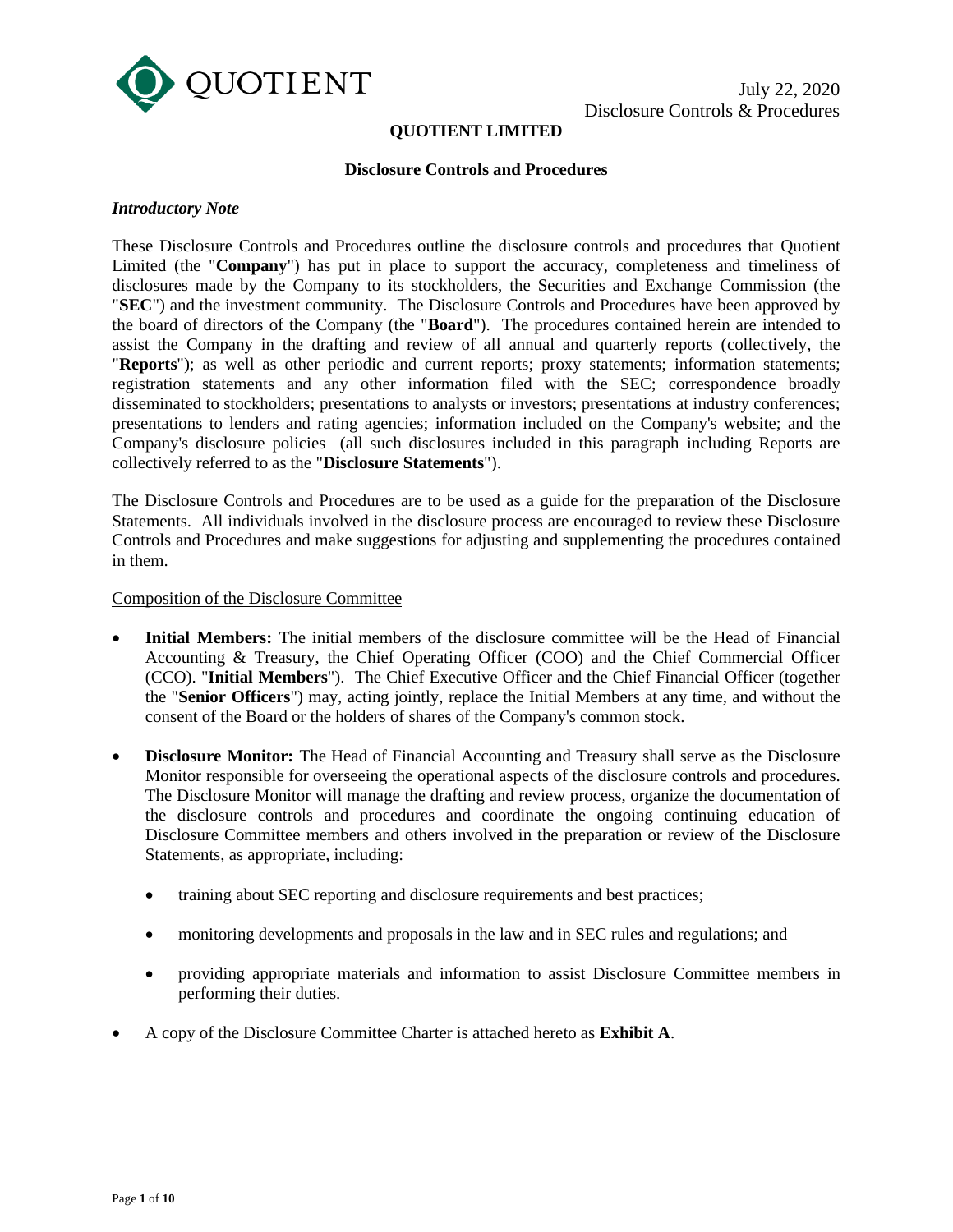

# **Information and Data Collection**

# Financial

• The Chief Financial Officer (the "**CFO**") and others responsible for preparing the financial statements of the Company will conduct their routine pre-close and close activities. The Disclosure Committee will implement a process pursuant to which financial information is gathered, processed and reported. Such process will include meeting with the CFO and his staff to discuss the valuation of the Company's assets.

### Non-Financial Information

The Disclosure Committee is intended as a dynamic and not a static committee and, as such, shall use various procedures to seek and facilitate the collection and processing of relevant information.

- The Disclosure Committee, as a whole or represented by its members, shall consider discussing disclosure topics and material information with other senior officers critical to the disclosure process, including the Chief Executive Officer (the "**CEO**").
- Members of the Disclosure Committee shall continue to participate in various ongoing activities that support information collection and disclosure preparation, such as periodic and senior management meetings and business critical committees.

# **Disclosure Committee Meetings**

## Schedule of Meetings

The Disclosure Committee shall hold a meeting, which can be either in person or telephonic, prior to the filing of the Report to substantively review the disclosure and evaluate the disclosure controls and procedures in place. The Disclosure Committee shall consider how many additional meetings to schedule for the reporting period, as circumstances dictate to ensure that disclosures made by the Company are accurate, complete and timely and to evaluate the effectiveness of the disclosure controls and procedures.

Individuals not serving as members of the Disclosure Committee, as well as representatives of the independent accountants and outside legal counsel may be invited by the Disclosure Committee to attend and participate in the Disclosure Committee meetings. Meetings shall serve as forums to discuss disclosure topics, including with the CEO or other parties in attendance, to review the Report and to monitor and evaluate the disclosure controls and procedures. The Disclosure Committee shall meet with the CEO and CFO, as necessary, to discuss and review drafts of the Report, procedures and conclusions, answer questions, highlight disclosure and other issues and discuss the Disclosure Committee's evaluation of the disclosure controls and procedures.

# **Timetables**

The CFO, for financial reporting, including the reporting on Forms 10-K, 10-Q and 8-K, shall establish timetables for the Reports which shall include critical dates and deadlines during the disclosure process relating to:

- preparation and distribution of drafts and receipt of comments;
- review of drafts by independent accountants and outside legal counsel;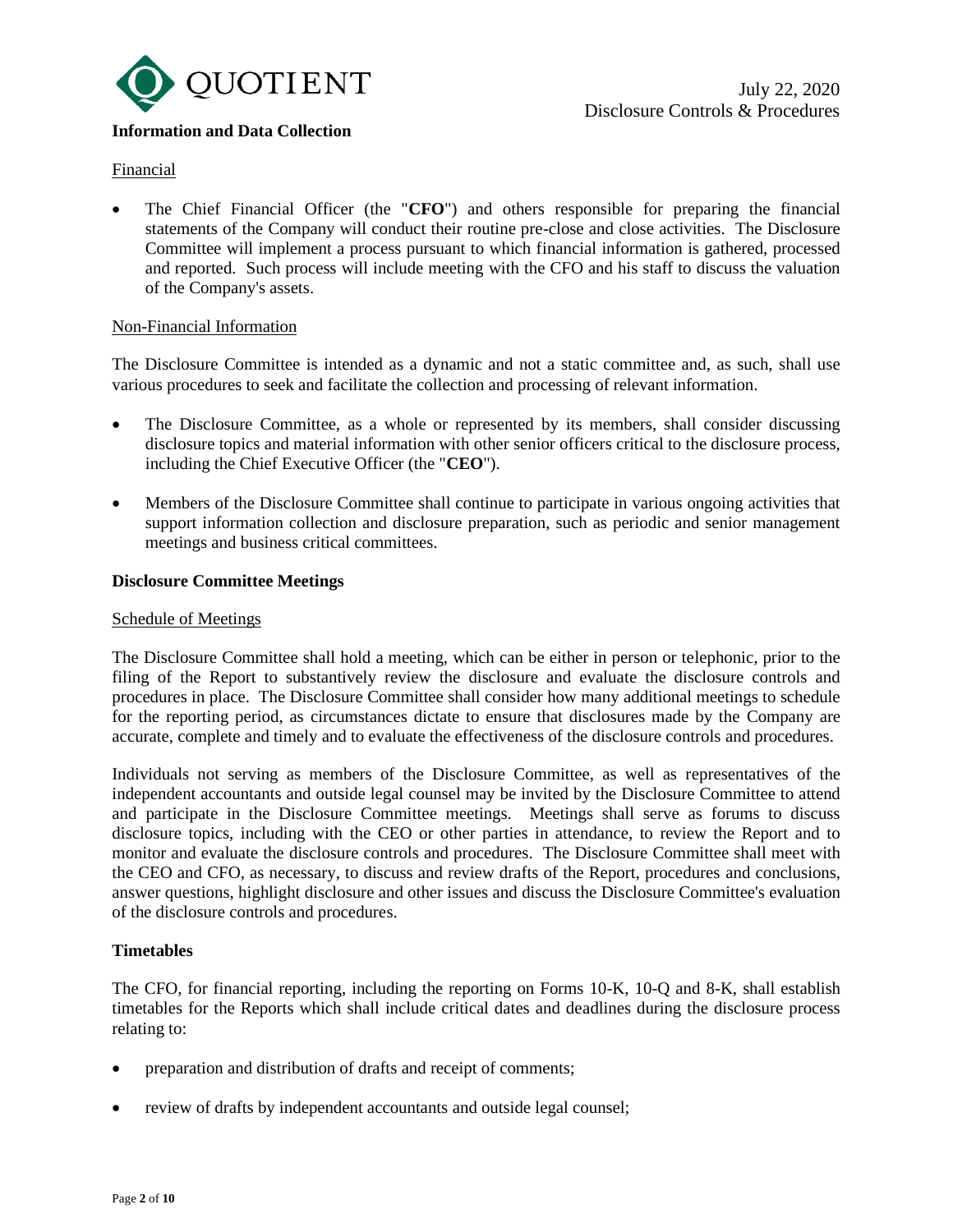

- preparation of back-up materials; and
- circulation of drafts to the CEO and CFO, senior management and the Audit Committee.

The Disclosure Committee will establish timetables for non-financial reporting and all other Disclosure Statements (each a "**Timetable**"). The Timetable may be replaced, supplemented, or revised, or additional Timetables may be added, from time-to-time, by the Disclosure Monitor, or by action of the disclosure committee members in accordance with the Disclosure Committee Charter, without the consent of the Board. The Disclosure Committee or the CFO, as applicable, shall ensure that sufficient time is provided for the preparation and review of the disclosure, especially risk-sensitive areas.

# **Drafting and Review Assignments**

The CFO, for financial reporting, or the Disclosure Committee, for other Disclosure Statements, shall assign drafting/review responsibilities by designating personnel to be responsible for drafting/reviewing certain portions of the Report (i.e., litigation, regulatory, financing, hedging, risk management, etc.). The CFO or the Disclosure Committee, as applicable, shall ensure that factual back-up documentation is obtained, to the extent information included in the disclosures is not derived from the financial statements.

# **Distribution Procedures**

The CFO or the Disclosure Committee, as applicable, shall circulate drafts of the Report. In particular, the CFO or the Disclosure Committee shall distribute:

- Each draft of the Report to all Disclosure Committee members and the CFO;
- Drafts of the Report to the CEO, as appropriate;
- Drafts of the Report to the independent accountants and outside legal counsel, as appropriate; and
- Drafts of the Report, as appropriate, to other officers and non-officers involved in the disclosure process for their review of the drafts on an ongoing basis or as necessary when developments arise. The CFO shall circulate to the CEO supplementary materials, such as blacklines against previous year's Reports, recent industry data and analyst Reports, disclosure by peer companies, recent Audit Committee minutes and detailed financial statements.

For all Disclosure Statements not requiring a formal Disclosure Committee meeting, the originator of the Disclosure Statement shall circulate the final version of the disclosure via email to the following: the CEO or his designee, The COO or his designee, and CCO or his or her designee. Each of the aforementioned must approve the disclosure, prior to public dissemination of such disclosure.

### **Form Checks**

Internal or outside counsel experienced in SEC matters shall conduct periodic form checks to compare the Report to SEC requirements.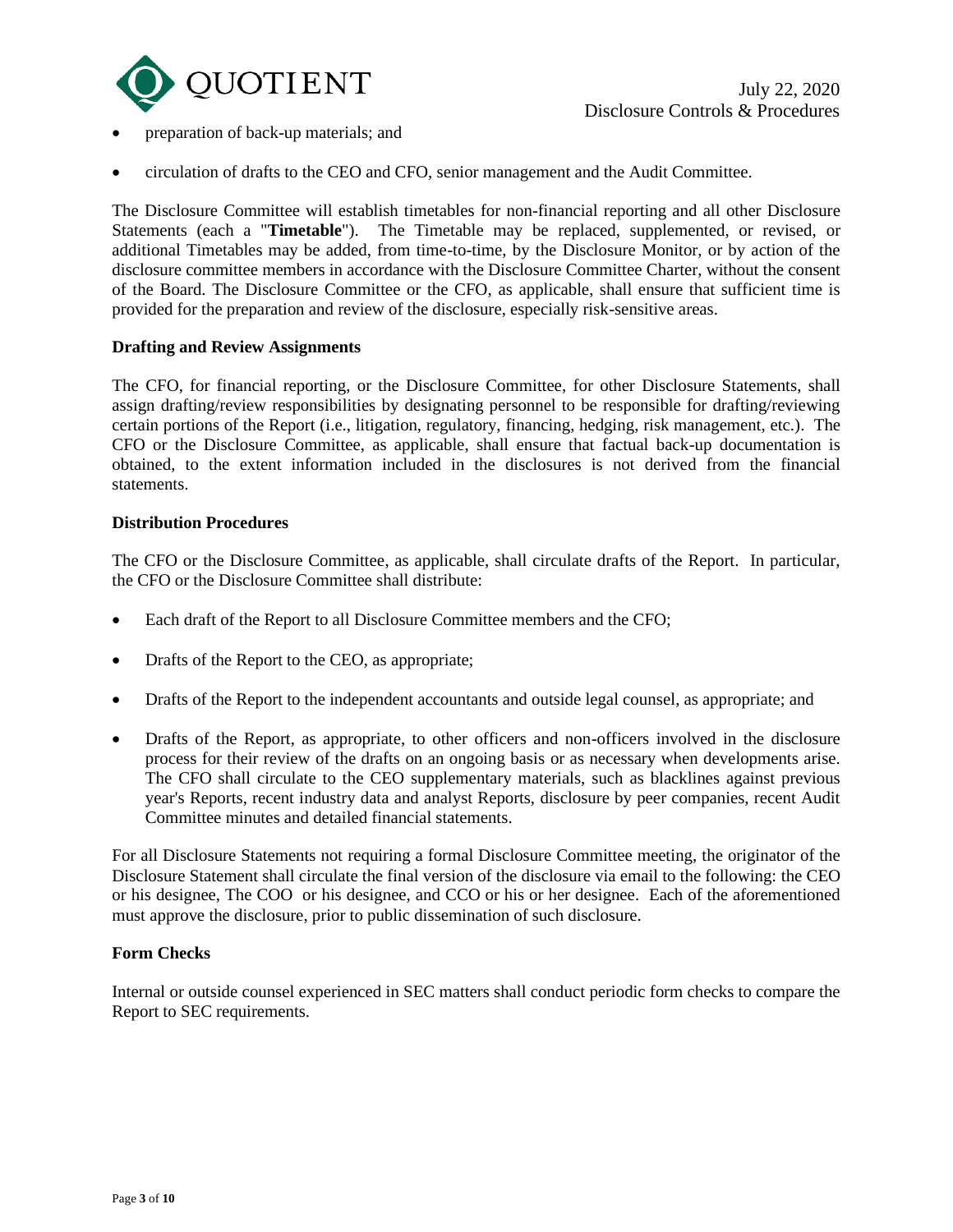

# CEO and CFO

The Senior Officers shall meet with the Disclosure Committee before sign-off with sufficient time to adequately review the information, issues involved, disclosures to be made and the procedures followed. They shall also consult with the independent accountants and Audit Committee as needed.

## Audit Committee

The Senior Officers shall meet with the Audit Committee and present the 10-Q and 10-K Reports, along with an oral report highlighting particular disclosure issues, and hold a  $Q&A$  session.

### Independent Accountants

The independent accountants shall review the adequacy of disclosure of financial reporting and selected portions of the Report and other financial sections.

- The Disclosure Committee or the CFO, as practices evolve, may seek the advice of the independent accountants with respect to the Report.
- The Disclosure Committee or the CFO, as practices evolve, may request that the independent accountants update its annual management letter on an interim basis.

#### Disclosure Committee

The Disclosure Committee shall, as needed, review some or all of the back-up documentation supporting information contained in the Report.

The Disclosure Monitor or his designee shall contact each other Member of the Disclosure Committee, the CEO and CFO as soon as practicable prior to the filing of the Report to confirm whether such person is aware of any new potential disclosure items or changes in the internal control environment since the Disclosure Committee meeting prior to the filing of the Report.

## **Certifications**

Prior to the filing of any Report, the Disclosure Committee shall certify in writing to the CEO and CFO that it has followed all of its procedures and policies and evaluated the effectiveness of the disclosure controls and procedures for the reporting period. A form of such certification is attached hereto as **Exhibit B**.

Prior to the filing of the Report, the Disclosure Committee shall consider if other individuals participating in the disclosure process should provide mirror certifications (limited to their appropriate spheres of knowledge).

### **Procedures Reports**

The Disclosure Committee shall document the specific disclosure controls and procedures used for the Reports in a report to evidence compliance with these Disclosure Controls and Procedures (each, a "**Procedures Report**").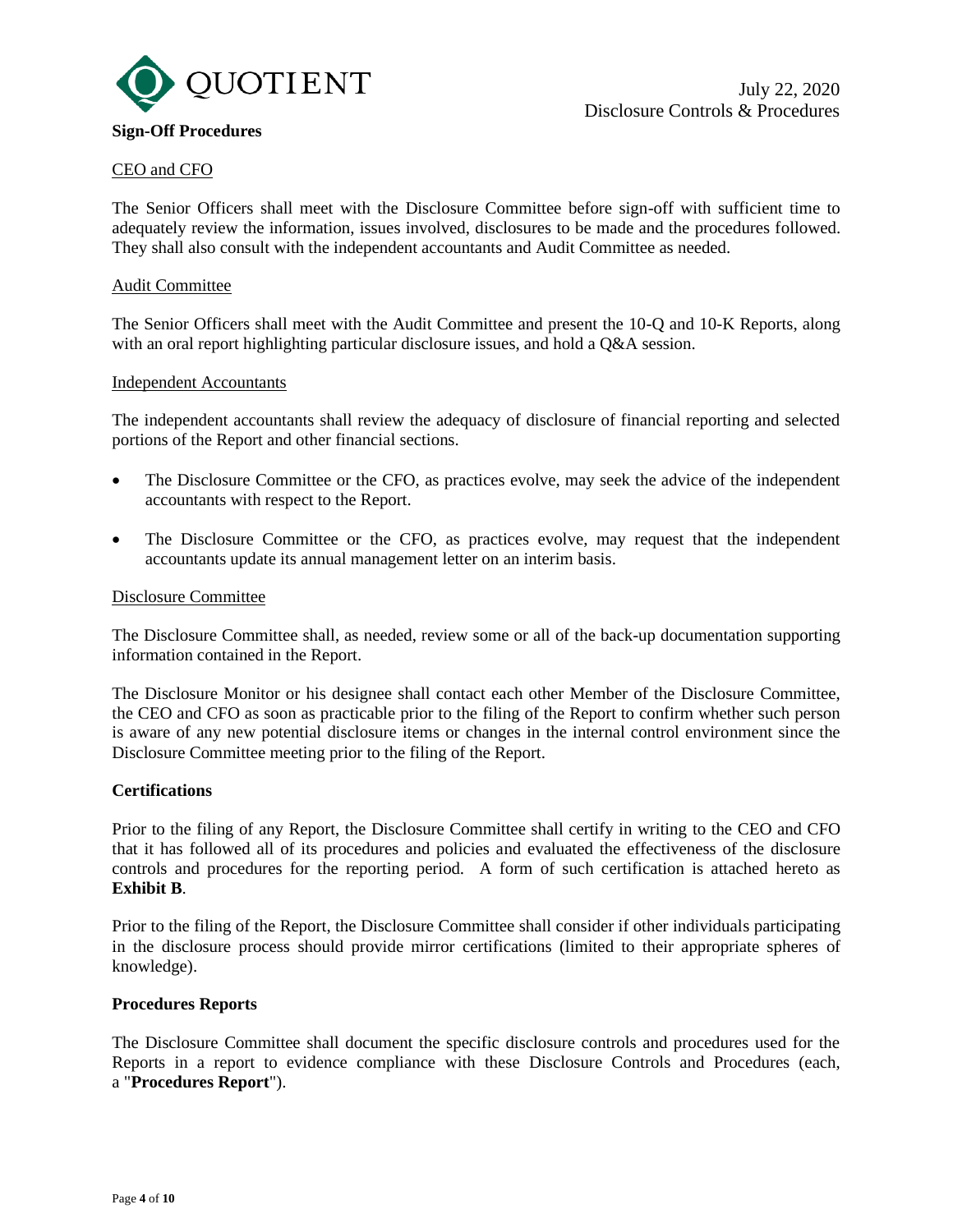

Each Procedures Report shall contain the following:

- copy of the Disclosure Committee Charter then in effect;
- copy of the Disclosure Controls and Procedures, including exhibits applicable for the filing of the Report;
- date, place and attendance of meetings of the Disclosure Committee;
- such other information as deemed necessary by the Disclosure Committee; and
- copy of the Report, as filed with the SEC.

A draft of the Procedures Report shall be reviewed, if practicable, at the Disclosure Committee meeting prior to the filing of the Report as part of the evaluation process. The Procedures Report for the Report shall be circulated to the Disclosure Committee for its sign-off and approval shortly after the filing of the Report.

### **Document Retention Policy**

As a general matter, the Disclosure Committee shall not retain drafts or notes. Factual back-up information for financial and statistical data will be appropriately retained in the ordinary course in light of the potential need to provide such information to third parties. The Procedures Report for each Report shall be retained. The Disclosure Committee shall consider adopting a formal document retention policy.

### **Evaluation of the Disclosure Controls and Procedures**

The objective of the evaluation is to ensure that the disclosure controls and procedures in place have been reasonably designed to effectively channel all material information up to the Disclosure Committee, where it will be appropriately discussed and analyzed and then timely disclosed. The evaluation process and analysis shall be documented and shall be discussed with the Senior Officers, who must certify as to their evaluation of the effectiveness of the disclosure controls and procedures.

The evaluation process of the disclosure controls and procedures shall primarily take place at periodic meetings of the Disclosure Committee on a quarterly basis at which the Senior Officers, independent accountants and outside legal counsel may be in attendance. The Disclosure Committee shall implement any changes or improvements to the design of the disclosure controls or procedures based on the evaluation by revising the Disclosure Controls and Procedures as necessary.

Approved: July 22, 2020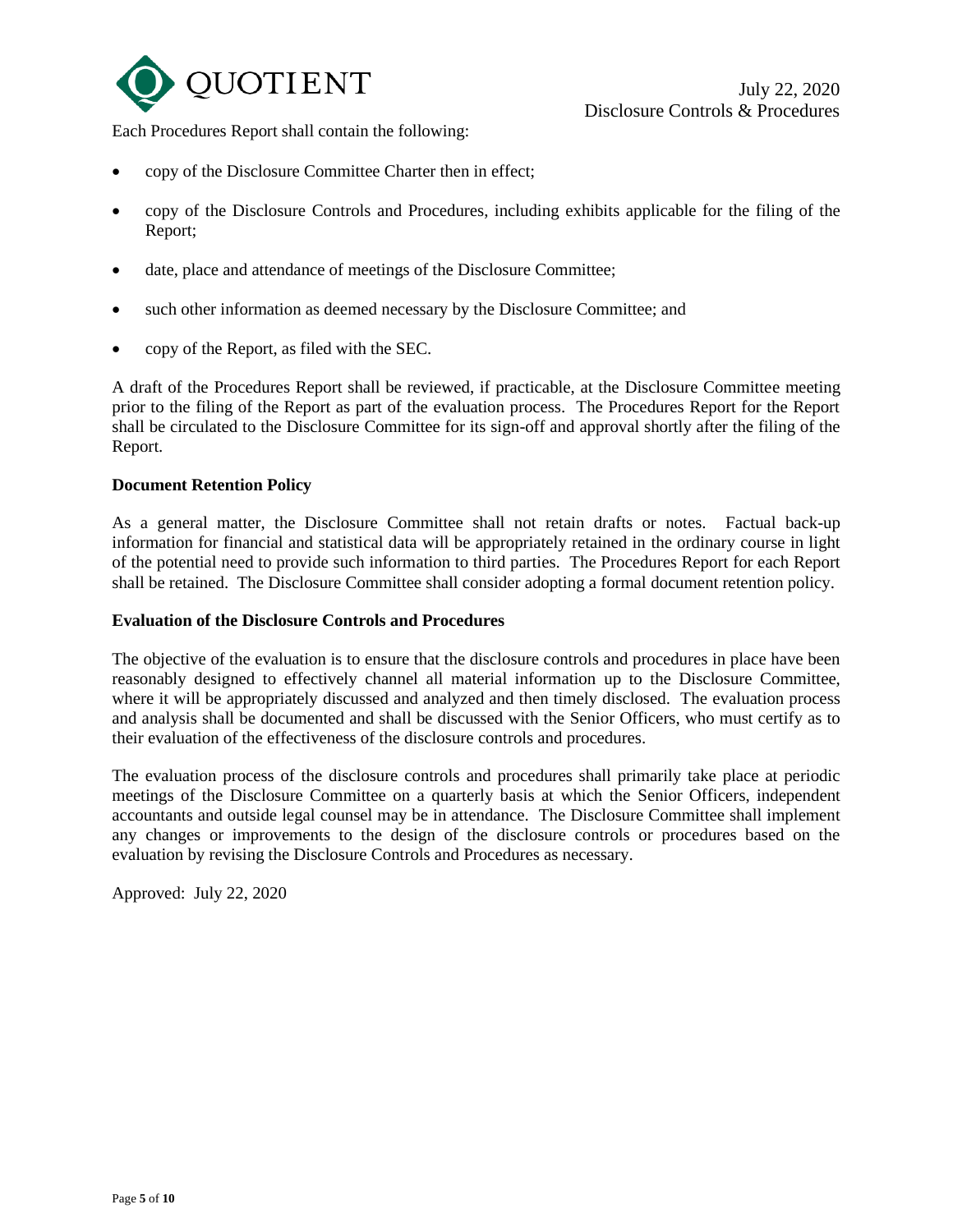

# **EXHIBIT A**

# **QUOTIENT LIMITED**

# **DISCLOSURE COMMITTEE CHARTER**

This Charter (the "**Charter**") of the Disclosure Committee (the "**Committee**") of Quotient Limited (the "**Company**") has been adopted by the board of directors of the Company (the "**Board**").

### **Purpose**

The purpose of the Committee is to assist the Chief Executive Officer and the Chief Financial Officer (the "**Senior Officers**") in fulfilling their responsibility in seeking a best-practices approach for the Company's business activities and, in that regard, to oversee the accuracy, completeness and timeliness of disclosures made by the Company. The Committee is at all times subject to the oversight and supervision of the Senior Officers.

In carrying out its responsibilities, the Committee believes that the policies and procedures delineated in this Charter should remain flexible, in order to react best to changing business and regulatory requirements. To fulfill its responsibilities and duties, the Committee shall:

- (a) Consider the materiality of information required to be disclosed to the Company's stockholders, the Securities and Exchange Commission ("**SEC**") and the investment community and determine disclosure obligations on a timely basis.
- (b) Design and establish controls and other procedures (some of which may already be used by the Company) that are designed to ensure that information required to be disclosed by the Company to the Company's stockholders, the SEC or the investment community is (i) recorded, processed, summarized and reported on a timely basis according to applicable laws and regulations and (ii) accumulated and communicated to the Company's management, including the Senior Officers, as appropriate to allow timely decisions regarding required disclosure (the "**Disclosure Controls and Procedures**").
- (c) Monitor on an on-going basis the effectiveness of the Disclosure Controls and Procedures and recommend any improvements or changes to the Disclosure Controls and Procedures to the Senior Officers, as necessary.
- (d) Review, supervise the preparation of and coordinate the disclosure to external parties of (i) annual and quarterly reports (collectively, the "**Reports**"), current reports, proxy statements, information statements, registration statements and any other information filed with the SEC, (ii) press releases containing financial information or guidance or information regarding material acquisitions or dispositions or other information material to the Company's stockholders, (iii) correspondence broadly disseminated to stockholders and investors, (iv) analyst or investor presentations and presentations at industry conferences, (v) presentations to lenders and rating agencies and (vi) information included on the Company's corporate website other than the information described in (i) through (v) above (collectively, the "**Disclosure Statements**") and review disclosure policies for information included on the Company's corporate website.
- (e) Obtain approval by the Chief Executive Officer (or his or her designee) and the Chief Financial Officer (or his or her designee) prior to the dissemination of any Disclosure Statements including information included on the Company's website.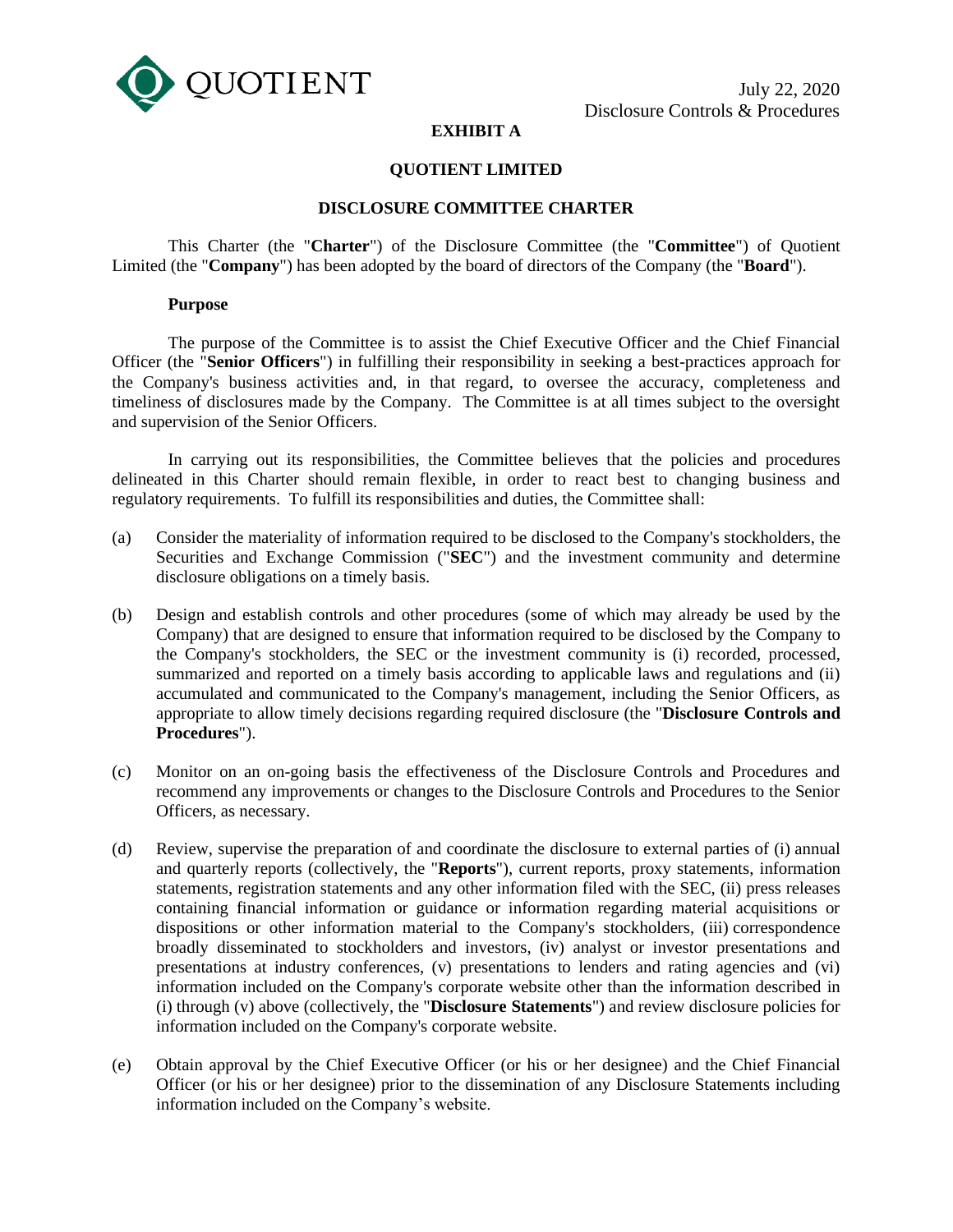

July 22, 2020

Disclosure Controls & Procedures

- (f) Implement policies and procedures to evaluate the effectiveness of the design and operation of the Disclosure Controls and Procedures and determine if any changes or improvements to the Disclosure Controls and Procedures are necessary in connection with the preparation of the Company's upcoming Report (or other Disclosure Statement), taking into account any material changes to the Company's business or organization or any ascertainable trends, evolving regulatory developments or changing industry practices.
- (g) Facilitate the flow of information relevant to the preparation of the Disclosure Statements and monitor on an on-going basis the proper collection, processing and channeling of material information from the operations and trading levels to the Committee.
- (h) Discuss with the Senior Officers as well as the Audit Committee of the Board, the independent auditors of the Company and others, as appropriate, relevant information relating to the Committee's proceedings, the preparation of the Reports and other Disclosure Statements and the evaluation of the Disclosure Controls and Procedures.
- (i) Coordinate the training and continuing education of personnel involved in the disclosure process, including Committee members and the Senior Officers, regarding SEC and other applicable rules and regulations, financial reporting and best practices.
- (j) Certify to the Senior Officers prior to the filing of each Report with the SEC that the Committee has complied with its policies and procedures and fulfilled its responsibilities and evaluated the effectiveness of the Disclosure Controls and Procedures.
- (k) Review and reassess, at least annually, the adequacy of this Charter and make recommendations to the Senior Officers, as conditions dictate, to update this Charter.

In fulfilling its responsibilities, the Committee shall have full access to the Company's books, records, facilities or personnel.

### **Composition**

The initial members of the disclosure committee will be the Head of Financial Accounting  $\&$ Treasury, the COO and the CCO (the "**Initial Members**"). The Senior Officers may, acting jointly, replace the Initial Members at any time, and without the consent of the Board or the holders of shares of the Company's common stock. Any member of the Committee shall be knowledgeable about the Company's business and familiar with SEC rules.

The Committee shall appoint one member of the Committee as a disclosure monitor (the "**Disclosure Monitor**") responsible for overseeing the operational aspects of the Disclosure Controls and Procedures. The Disclosure Monitor or his designee shall be an attorney knowledgeable about SEC rules and regulations with respect to disclosure. The Disclosure Monitor or his designee shall be responsible for scheduling and presiding over meetings and preparing agendas, managing the drafting and preparation of the Reports and Disclosure Statements, organizing the documentation of the Disclosure Controls and Procedures and coordinating the on-going continuing education of the Committee members and other personnel, as appropriate, with respect to disclosure requirements and best practices.

### **Meetings**

The Committee shall meet as often as circumstances dictate to (i) ensure the accuracy, completeness and timeliness of the Disclosure Statements and (ii) evaluate the effectiveness of the design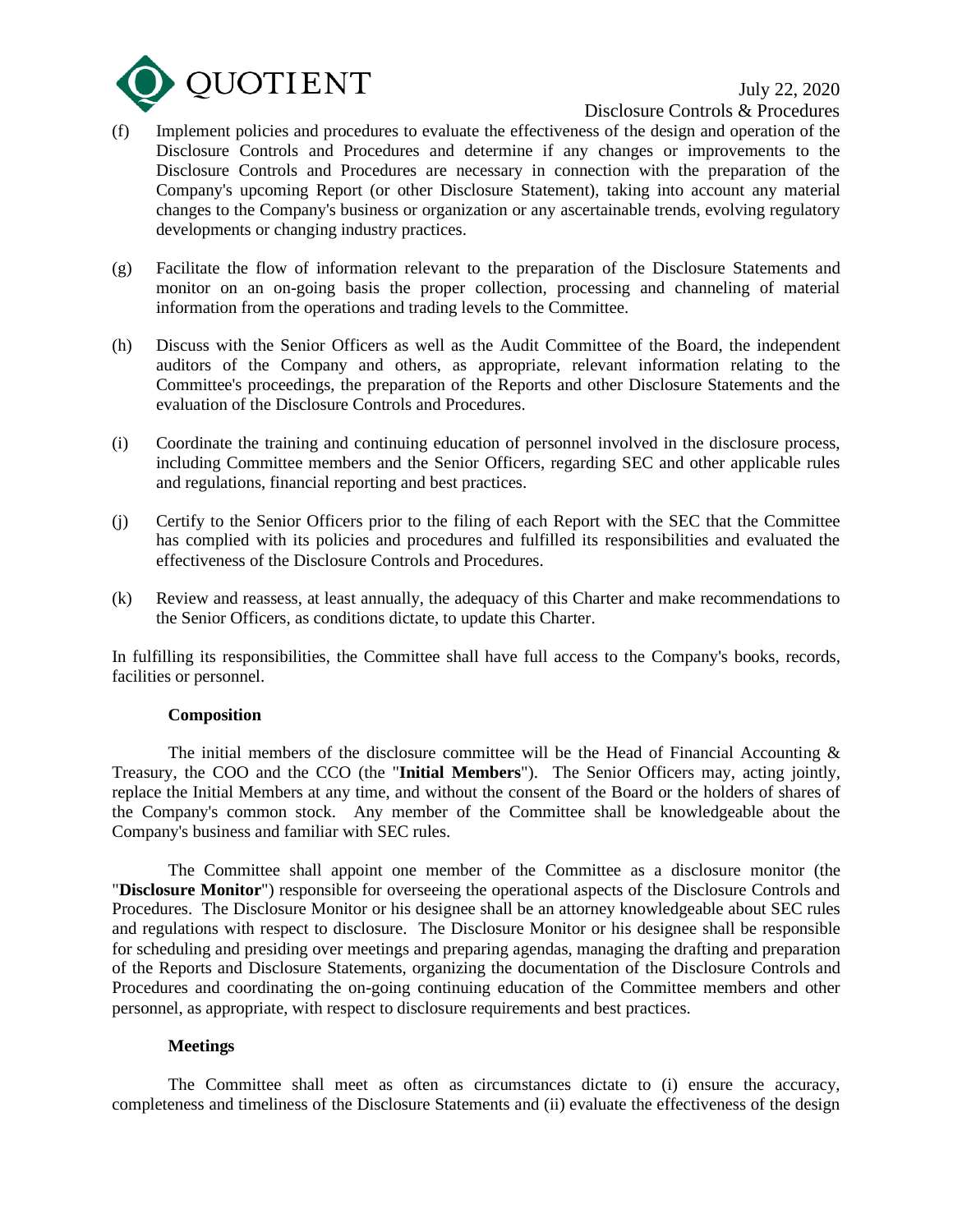

July 22, 2020 Disclosure Controls & Procedures

and operation of the Disclosure Controls and Procedures on an annual and periodic basis. The Committee also shall meet with the Senior Officers in the course of the preparation, review and certification of each Report.

# **Other Responsibilities**

Promptly after the date hereof, the Committee shall meet with and submit to the Senior Officers for their approval the Disclosure Controls and Procedures, including policies and procedures of this Committee, as well as policies and procedures to evaluate the effectiveness of the design and operation of the Disclosure Controls and Procedures.

The Committee also shall have such other responsibilities as the Senior Officers may assign to it from time to time.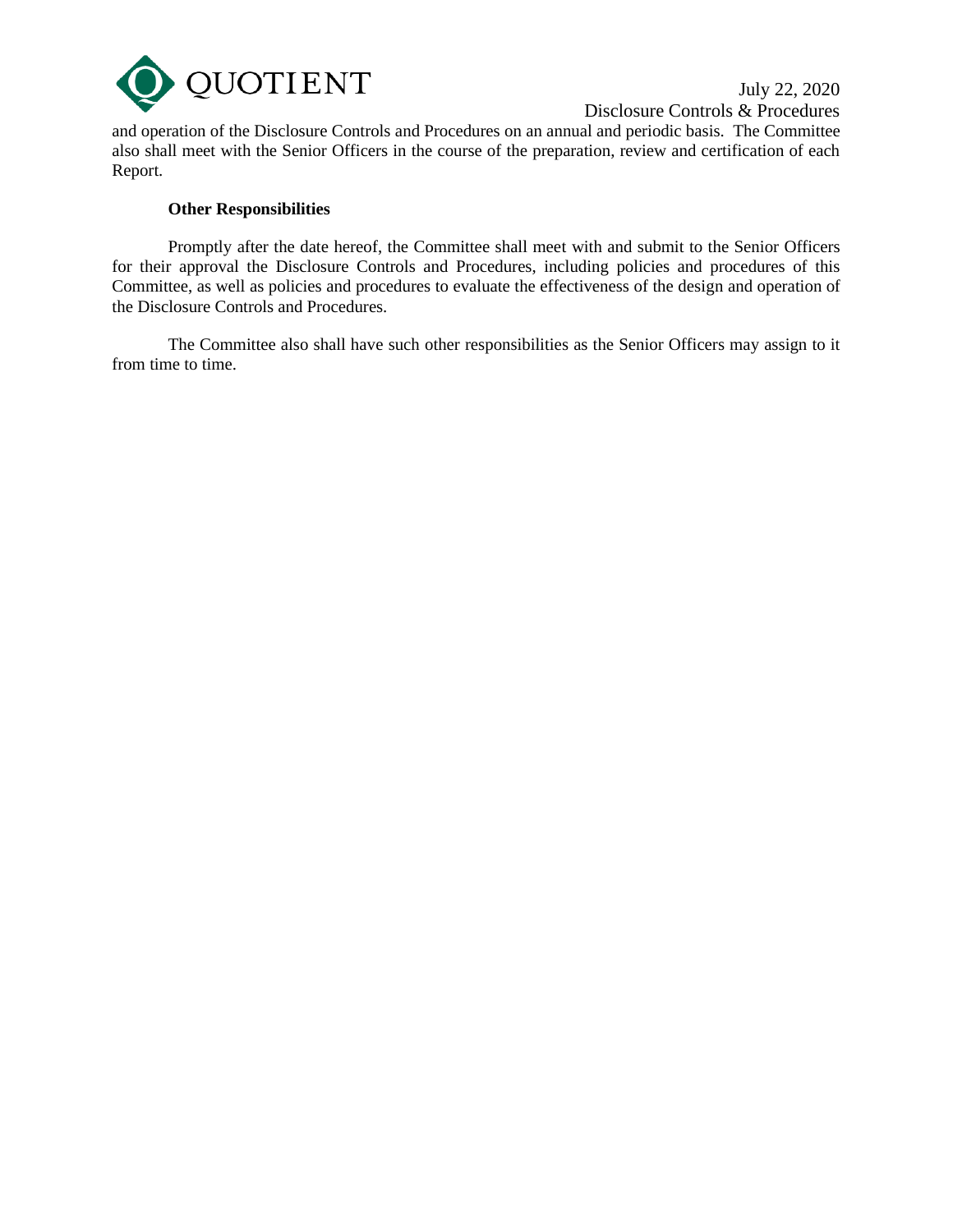

# **EXHIBIT B**

# **QUOTIENT LIMITED**

# **CERTIFICATION OF DISCLOSURE CONTROLS AND PROCEDURES**

The members of the Disclosure Committee certify that:

- 1. This certificate is being delivered to the Chief Executive Officer and the Chief Financial Officer of Quotient Limited ("**the Company**") in connection with the preparation and filing of the Company's [quarterly or annual] report on [Form 10-Q or 10-K] for the period ended [date] (the "**Report**"), which Report is expected to be filed with the Securities and Exchange Commission on or about [date].
- 2. The Disclosure Committee is responsible for establishing and maintaining disclosure controls and procedures (as defined in the Securities Exchange Act of 1934, as amended, Rules 13a-14 and 15d-14) for the Company.
- 3. The Disclosure Committee has:
	- a. designed such disclosure controls and procedures to ensure that material information relating to the Company is made known to the members of the Disclosure Committee by others within those entities, particularly during the period for which the Report is being prepared;
	- b. followed its procedures and policies in connection with the preparation and filing of the Report; and
	- c. evaluated the effectiveness of the Company's disclosure controls and procedures as of a date within 90 days prior to the filing date of the Report.
- 4. Each member of the Disclosure Committee has reviewed the Report and has reported to the Disclosure Committee that to the best of his/her knowledge and in their respective capacities at the Company, the Report does not contain any untrue statement of material fact or omit to state a material fact necessary to make the statements made, in light of the circumstances under which such statements were made, not misleading.
- 5. Each member of the Disclosure Committee attests that they are not aware of any fraud, whether or not material, that involves management or other employees of the Company, respecting the investment activities of the Company.